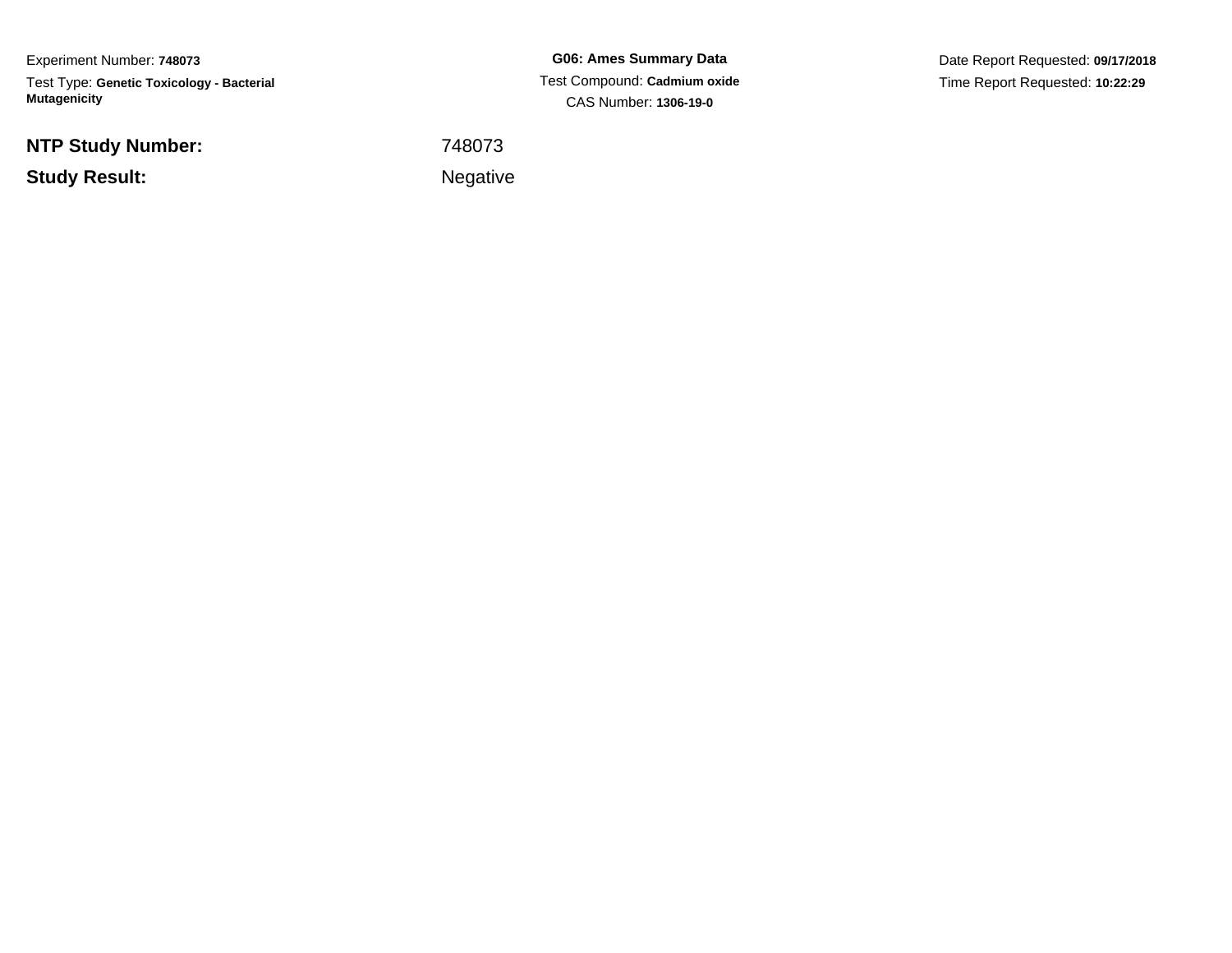Test Type: **Genetic Toxicology - Bacterial Mutagenicity**

**G06: Ames Summary Data** Test Compound: **Cadmium oxide**CAS Number: **1306-19-0**

|                               |                   |                   | Strain: TA100          |                        |                     |
|-------------------------------|-------------------|-------------------|------------------------|------------------------|---------------------|
| Dose (ug/Plate)               | <b>Without S9</b> | <b>Without S9</b> | <b>With 10% Rat S9</b> | <b>With 10% Rat S9</b> | With 10% Hamster S9 |
| Vehicle Control <sup>1</sup>  | $84 \pm 6.8$      | $152 \pm 10.9$    | $111 \pm 6.9$          | $181 \pm 4.0$          | 131 $\pm$<br>3.5    |
| 3.3                           |                   | $137 \pm 2.3$     |                        |                        |                     |
| 10.0                          |                   | $132 \pm 4.2$     |                        |                        |                     |
| 33.0                          | $86 \pm 5.0$      | $137 \pm 6.0$     | $91 \pm 4.4$           | $186 \pm 4.3$          | 95±<br>0.9          |
| 100.0                         | $87 \pm 4.0$      | $156 \pm 4.7$     | $115 \pm 3.5$          | $176 \pm 11.9$         | $80 \pm$<br>6.1     |
| 333.0                         | $60 \pm 6.9$      | $172 \pm 8.4$     | $97 \pm 4.5$           | $182 \pm 6.1$          | 128 $\pm$<br>1.2    |
| 1000.0                        | $38 \pm 1.2$      |                   | $80 \pm 3.2$           | $165 \pm 8.7$          | 113 $\pm$<br>5.2    |
| 3333.0                        | $22 \pm 2.5$      |                   | $65 \pm 7.4$           | $167 \pm 2.4$          | $90 \pm$<br>5.0     |
| <b>Trial Summary</b>          | Negative          | Negative          | Negative               | Negative               | Negative            |
| Positive Control <sup>2</sup> |                   |                   | $1356 \pm 79.2$        | $1706 \pm 73.7$        | $1648 \pm 146.9$    |
| Positive Control <sup>3</sup> | $432 \pm 15.9$    | $1117 \pm 50.1$   |                        |                        |                     |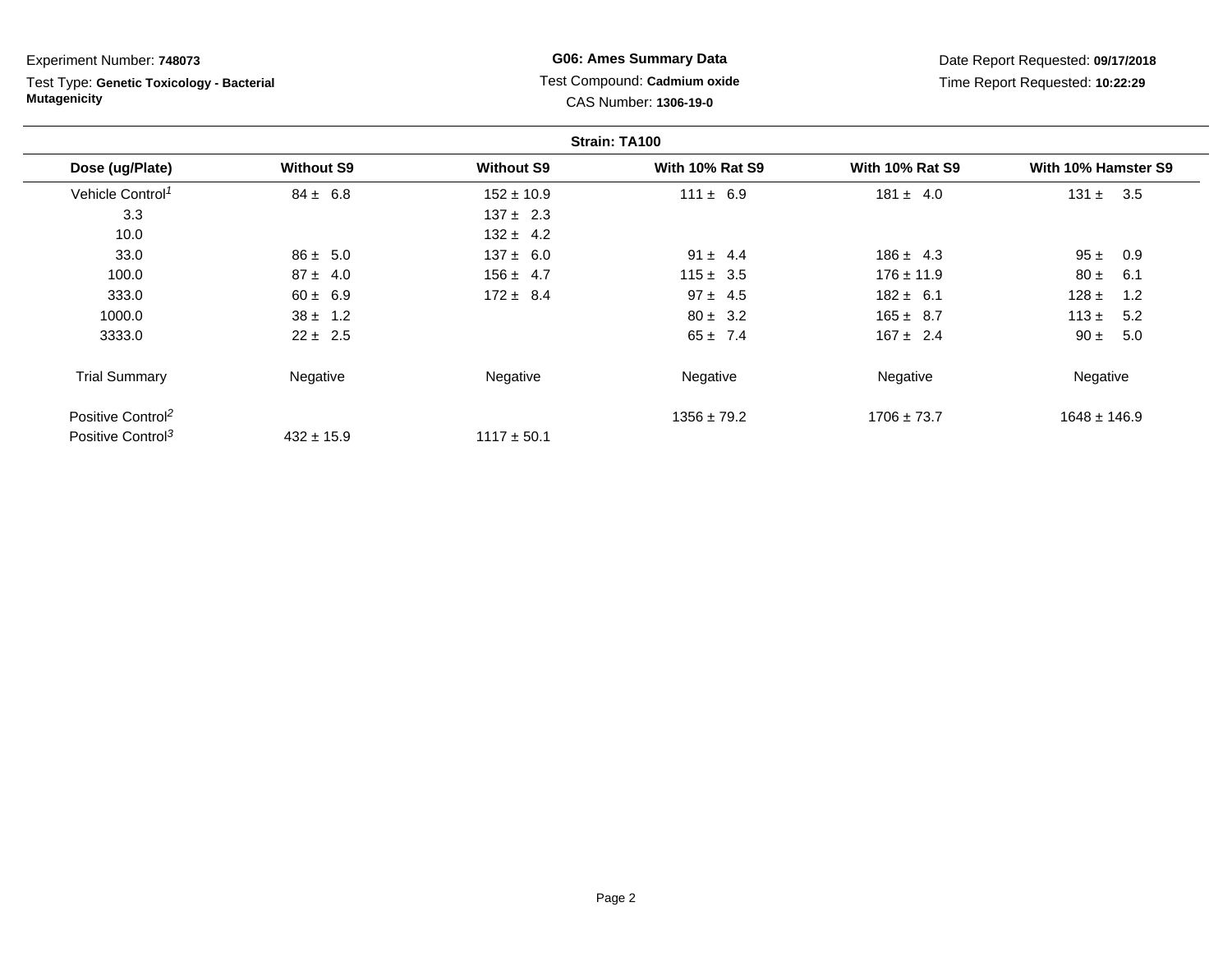Test Type: **Genetic Toxicology - Bacterial Mutagenicity**

| Dose (ug/Plate)                                                | With 10% Hamster S9 |
|----------------------------------------------------------------|---------------------|
| Vehicle Control <sup>1</sup>                                   | $171 \pm 5.2$       |
| 3.3                                                            |                     |
| 10.0                                                           |                     |
| 33.0                                                           | $175 \pm 10.3$      |
| 100.0                                                          | $176 \pm 0.9$       |
| 333.0                                                          | $182 \pm 11.6$      |
| 1000.0                                                         | $180 \pm 10.1$      |
| 3333.0                                                         | $169 \pm 7.3$       |
| <b>Trial Summary</b>                                           | Negative            |
| Positive Control <sup>2</sup><br>Positive Control <sup>3</sup> | $1813 \pm 103.0$    |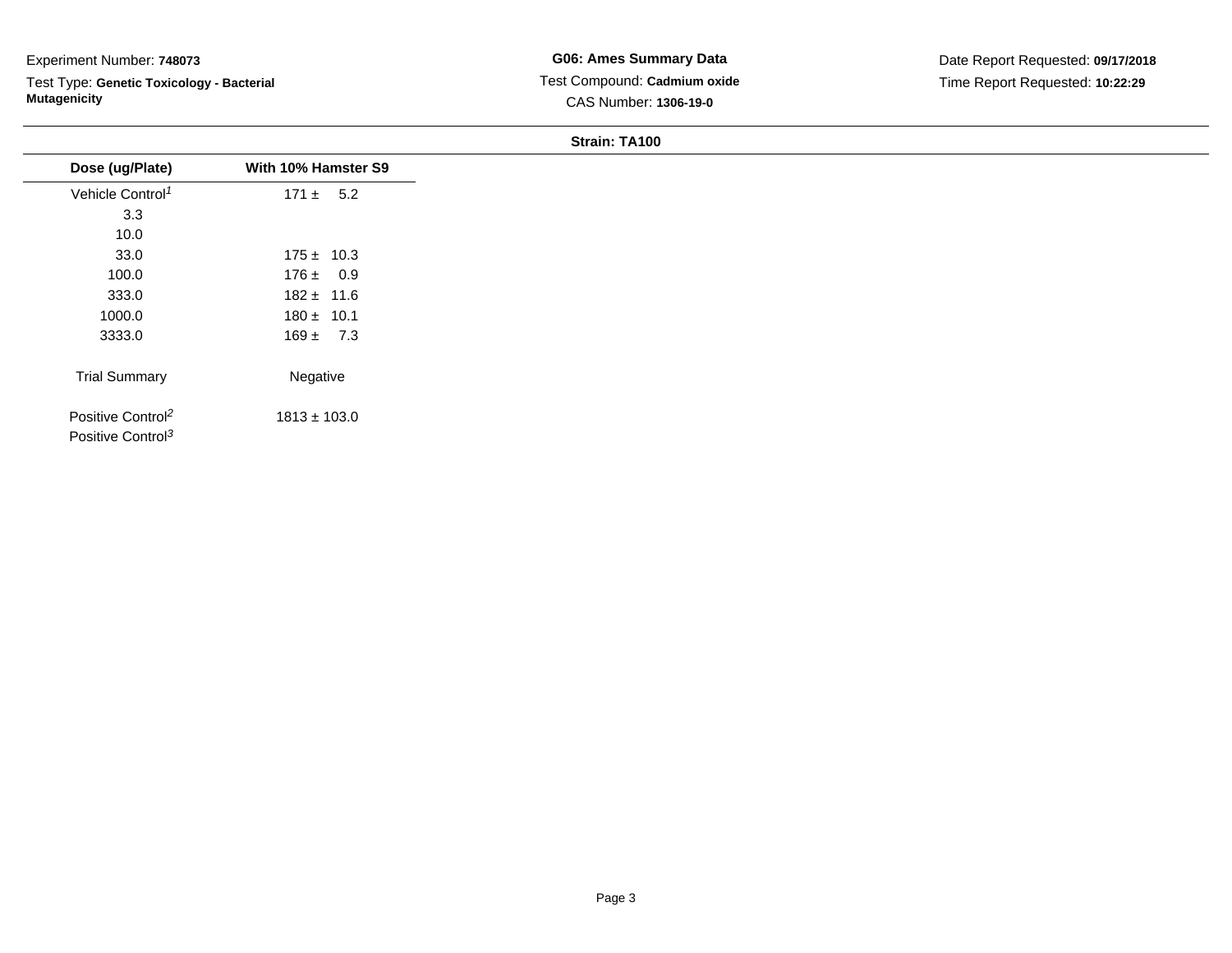Test Type: **Genetic Toxicology - Bacterial Mutagenicity**

**G06: Ames Summary Data** Test Compound: **Cadmium oxide**CAS Number: **1306-19-0**

|                               |                   |                   | Strain: TA1535         |                        |                     |
|-------------------------------|-------------------|-------------------|------------------------|------------------------|---------------------|
| Dose (ug/Plate)               | <b>Without S9</b> | <b>Without S9</b> | <b>With 10% Rat S9</b> | <b>With 10% Rat S9</b> | With 10% Hamster S9 |
| Vehicle Control <sup>1</sup>  | $4 \pm 1.2$       | $21 \pm 3.2$      | 6 ± 0.6                | $41 \pm 2.4$           | $5 \pm 1.2$         |
| 3.3                           |                   | $24 \pm 3.3$      |                        | $36 \pm 4.7$           |                     |
| 10.0                          |                   | $23 \pm 2.6$      |                        | $37 \pm 2.5$           |                     |
| 33.0                          | $4 \pm 1.8$       | $25 \pm 1.7$      | $5 \pm 0.3$            | $37 \pm 2.5$           | $5 \pm 0.9$         |
| 100.0                         | $3 \pm 0.9$       | $23 \pm 1.2$      | $2 \pm 0.9$            | $28 \pm 1.0$           | $4 \pm 1.7$         |
| 333.0                         | $2 \pm 1.2$       | $20 \pm 1.9$      | $3 \pm 0.9$            | $18 \pm 2.7$           | $2 \pm 0.6$         |
| 1000.0                        | $0 \pm 0.0$       |                   | $0 \pm 0.0$            |                        | 0 ± 0.0             |
| 3333.0                        | $0 \pm 0.0$       |                   | $0 \pm 0.0$            |                        | 0 ± 0.0             |
| <b>Trial Summary</b>          | Negative          | Negative          | Negative               | Negative               | Negative            |
| Positive Control <sup>4</sup> |                   |                   | $85 \pm 4.9$           | $214 \pm 18.7$         | $77 \pm 8.1$        |
| Positive Control <sup>3</sup> | $156 \pm 21.3$    | $1161 \pm 30.8$   |                        |                        |                     |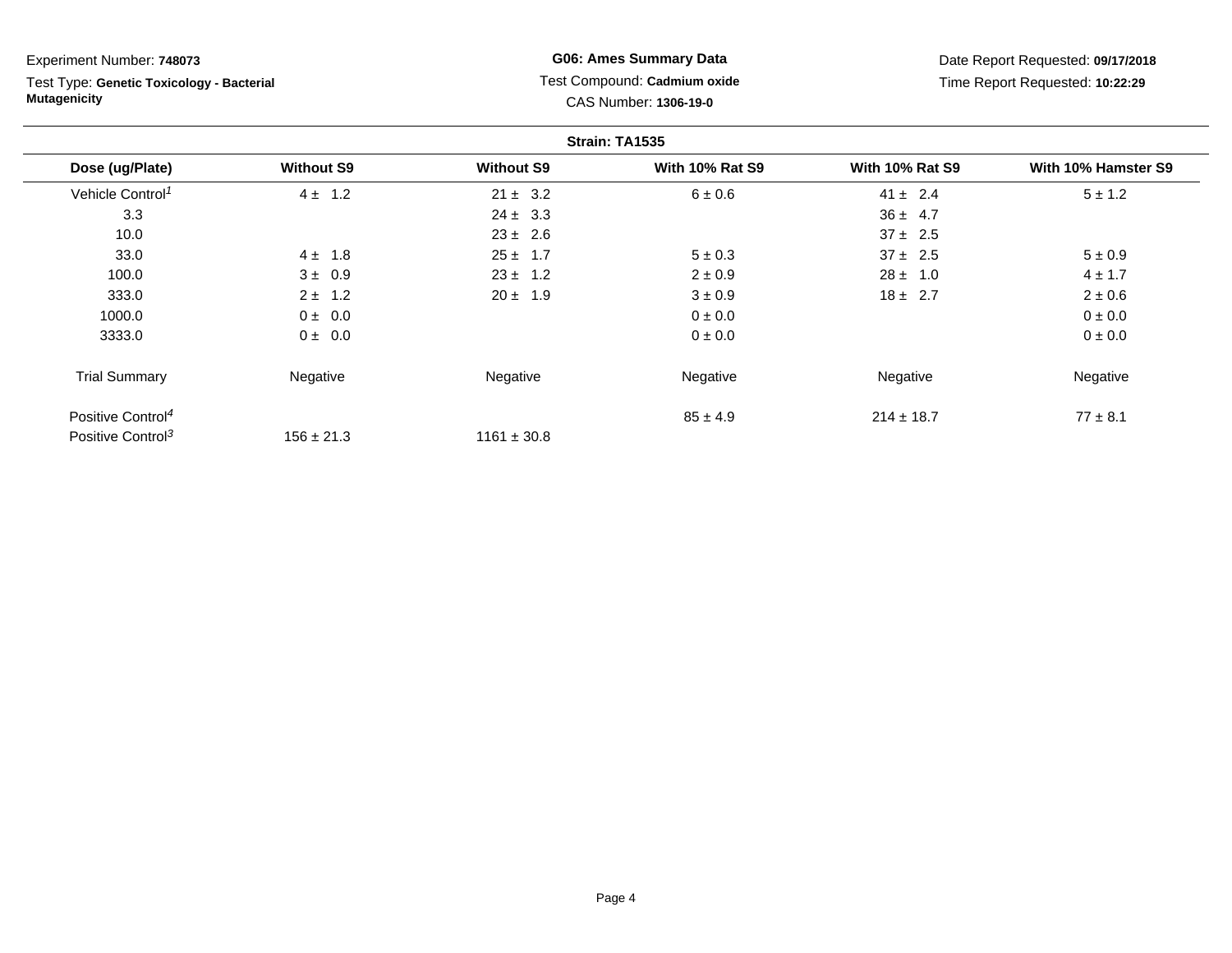Test Type: **Genetic Toxicology - Bacterial Mutagenicity**

| Dose (ug/Plate)               | With 10% Hamster S9 |
|-------------------------------|---------------------|
| Vehicle Control <sup>1</sup>  | $30 \pm 1.8$        |
| 3.3                           | $36 \pm 1.2$        |
| 10.0                          | $42 \pm 1.5$        |
| 33.0                          | $43 \pm 1.7$        |
| 100.0                         | $38 \pm 4.0$        |
| 333.0                         | $22 \pm 0.3$        |
| 1000.0                        |                     |
| 3333.0                        |                     |
|                               |                     |
| <b>Trial Summary</b>          | Negative            |
| Positive Control <sup>4</sup> | $164 \pm 4.1$       |
| Positive Control <sup>3</sup> |                     |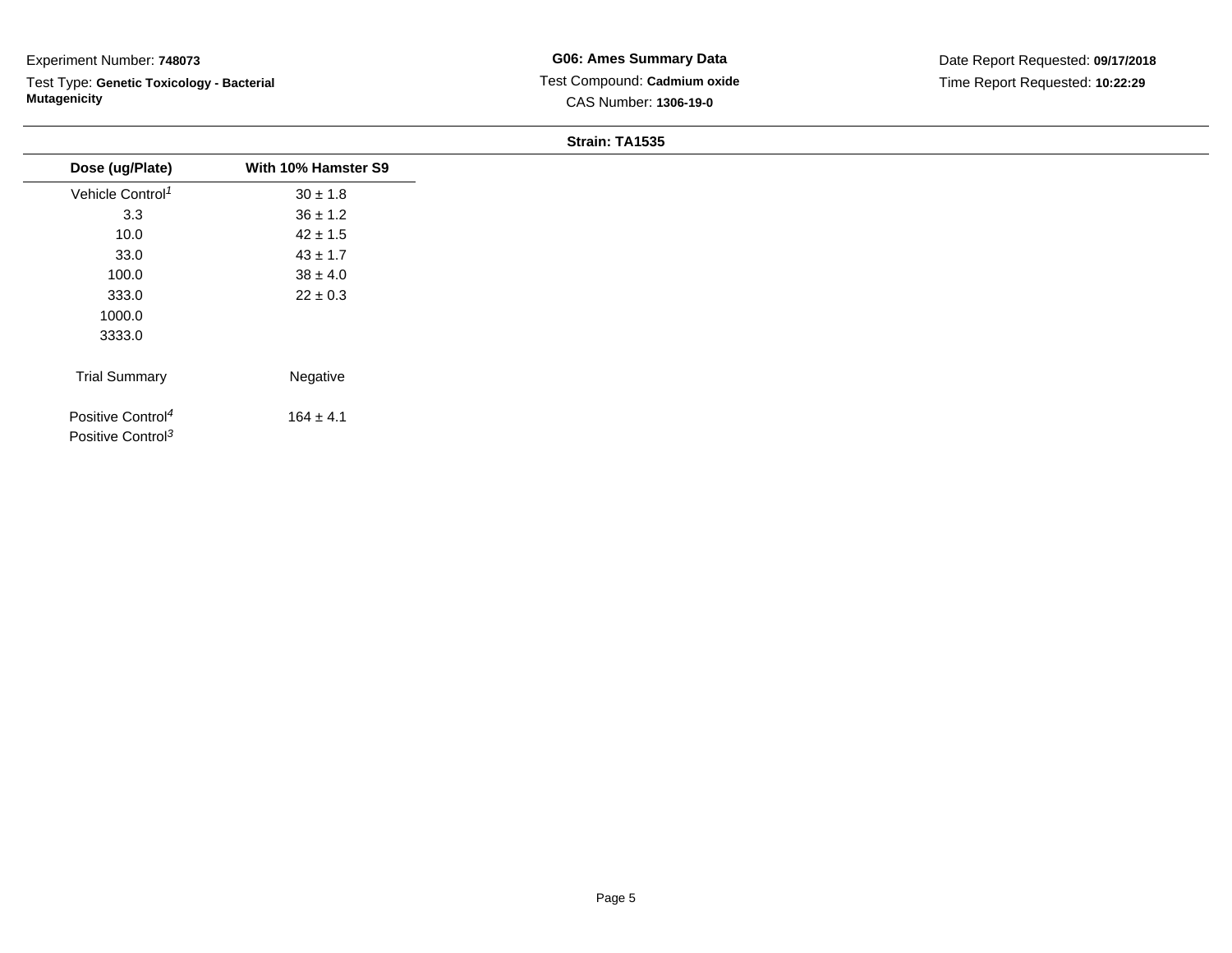Test Type: **Genetic Toxicology - Bacterial Mutagenicity**

**G06: Ames Summary Data** Test Compound: **Cadmium oxide**CAS Number: **1306-19-0**

|                               |                   |                   | Strain: TA1537         |                        |                     |
|-------------------------------|-------------------|-------------------|------------------------|------------------------|---------------------|
| Dose (ug/Plate)               | <b>Without S9</b> | <b>Without S9</b> | <b>With 10% Rat S9</b> | <b>With 10% Rat S9</b> | With 10% Hamster S9 |
| Vehicle Control <sup>1</sup>  | $3 \pm 0.0$       | $15 \pm 2.3$      | $5 \pm 0.6$            | $32 \pm 2.3$           | $7 \pm 1.5$         |
| 3.3                           |                   | $13 \pm 0.7$      |                        | $23 \pm 2.4$           |                     |
| 10.0                          |                   | $11 \pm 2.3$      |                        | $18 \pm 1.2$           |                     |
| 33.0                          | $3 \pm 1.0$       | $11 \pm 2.6$      | $4 \pm 0.3$            | $17 \pm 1.5$           | $4 \pm 0.6$         |
| 100.0                         | $4 \pm 0.6$       | $11 \pm 1.5$      | $3 \pm 1.2$            | $21 \pm 1.7$           | $3 \pm 1.5$         |
| 333.0                         | $3 \pm 1.9$       | $10 \pm 1.2$      | $3 \pm 1.7$            | $20 \pm 2.3$           | $2 \pm 1.2$         |
| 1000.0                        | $1 \pm 1.0$       |                   | $1 \pm 1.3$            |                        | $0 \pm 0.0$         |
| 3333.0                        | $0 \pm 0.0$       |                   | $0 \pm 0.0$            |                        | $0 \pm 0.0$         |
| <b>Trial Summary</b>          | Negative          | Negative          | Negative               | Negative               | Negative            |
| Positive Control <sup>4</sup> |                   |                   | $85 \pm 12.4$          | $529 \pm 28.2$         | $72 \pm 10.7$       |
| Positive Control <sup>5</sup> | $216 \pm 38.7$    | $322 \pm 80.9$    |                        |                        |                     |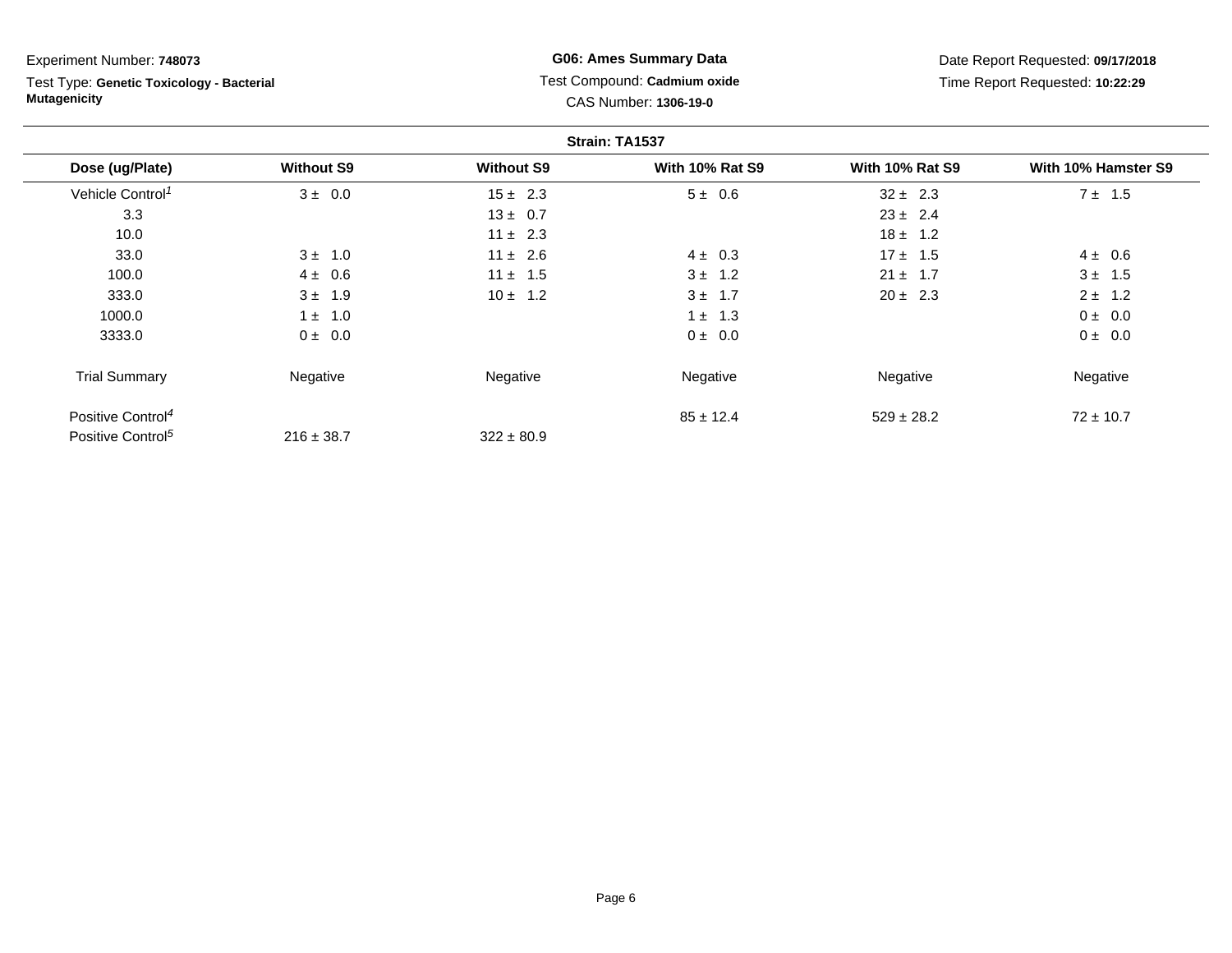Test Type: **Genetic Toxicology - Bacterial Mutagenicity**

| Dose (ug/Plate)                                                | With 10% Hamster S9 |
|----------------------------------------------------------------|---------------------|
| Vehicle Control <sup>1</sup>                                   | $31 \pm 3.3$        |
| 3.3                                                            | $35 \pm 3.0$        |
| 10.0                                                           | $35 \pm 0.9$        |
| 33.0                                                           | $32 \pm 0.9$        |
| 100.0                                                          | $23 \pm 3.8$        |
| 333.0                                                          | $19 \pm 0.3$        |
| 1000.0                                                         |                     |
| 3333.0                                                         |                     |
| <b>Trial Summary</b>                                           | Negative            |
| Positive Control <sup>4</sup><br>Positive Control <sup>5</sup> | $387 \pm 32.4$      |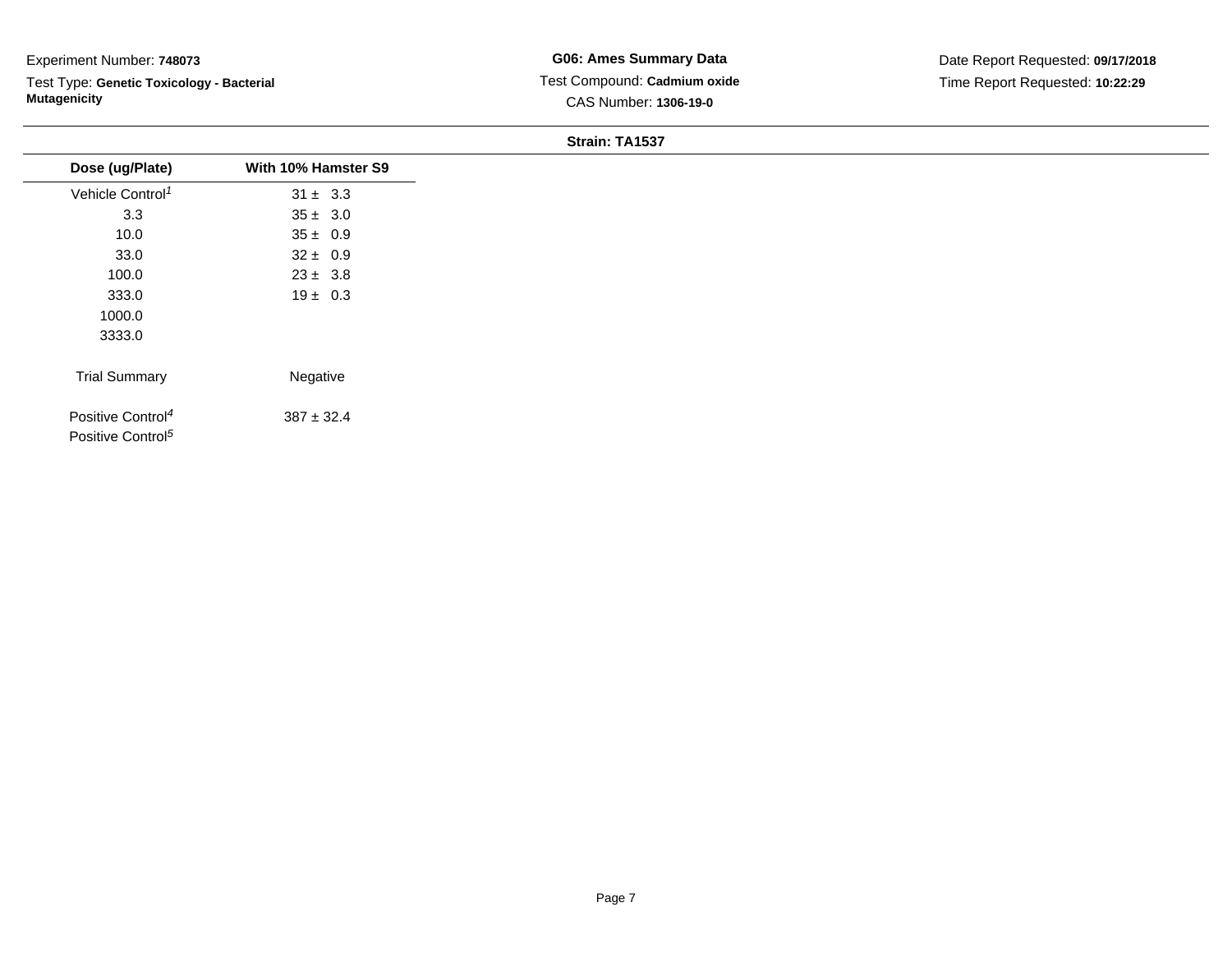Test Type: **Genetic Toxicology - Bacterial Mutagenicity**

## **G06: Ames Summary Data** Test Compound: **Cadmium oxide**CAS Number: **1306-19-0**

|                               |                   |                   | <b>Strain: TA98</b>    |                        |                     |
|-------------------------------|-------------------|-------------------|------------------------|------------------------|---------------------|
| Dose (ug/Plate)               | <b>Without S9</b> | <b>Without S9</b> | <b>With 10% Rat S9</b> | <b>With 10% Rat S9</b> | With 10% Hamster S9 |
| Vehicle Control <sup>1</sup>  | $7 \pm 1.2$       | $27 \pm 1.0$      | $15 \pm 2.9$           | $28 \pm$<br>1.8        | $14 \pm 2.1$        |
| 33.0                          | $9 \pm 1.5$       | $24 \pm 1.5$      | $14 \pm 3.8$           | $25 \pm$<br>2.9        | $13 \pm 2.1$        |
| 100.0                         | $11 \pm 1.5$      | $28 \pm 2.7$      | $14 \pm 1.3$           | $28 \pm$<br>1.5        | $11 \pm 3.4$        |
| 333.0                         | $12 \pm 2.6$      | $29 \pm 1.5$      | $17 \pm 0.6$           | $27 \pm$<br>4.5        | $12 \pm 3.5$        |
| 1000.0                        | $7 \pm 1.5$       | $26 \pm 7.0$      | $12 \pm 1.9$           | 18±<br>4.2             | $16 \pm 1.7$        |
| 3333.0                        | $4 \pm 0.6$       | $26 \pm 3.5$      | $4 \pm 0.6$            | $28 \pm$<br>1.7        | $9 \pm 1.2$         |
| <b>Trial Summary</b>          | Negative          | Negative          | Negative               | Negative               | Negative            |
| Positive Control <sup>2</sup> |                   |                   | $879 \pm 38.1$         | $1043 \pm 108.4$       | $1107 \pm 39.3$     |
| Positive Control <sup>6</sup> | $99 \pm 19.7$     | $188 \pm 34.3$    |                        |                        |                     |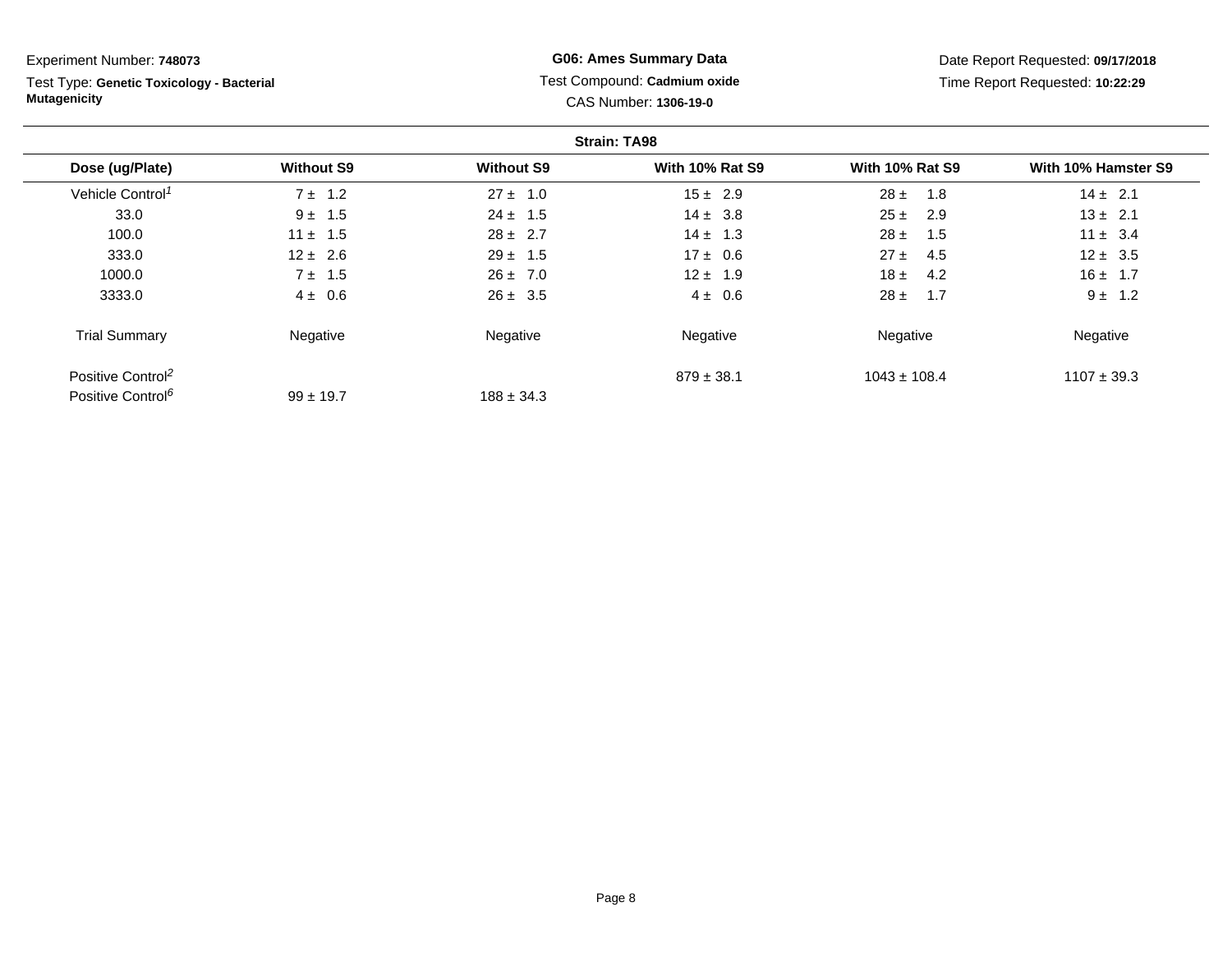Test Type: **Genetic Toxicology - Bacterial Mutagenicity**

**G06: Ames Summary Data** Test Compound: **Cadmium oxide**CAS Number: **1306-19-0**

| Dose (ug/Plate)<br>Vehicle Control <sup>1</sup><br>33.0<br>100.0<br>333.0<br>1000.0<br>3333.0 | With 10% Hamster S9<br>$24 \pm 2.2$<br>$22 \pm 2.4$ |  |
|-----------------------------------------------------------------------------------------------|-----------------------------------------------------|--|
|                                                                                               |                                                     |  |
|                                                                                               |                                                     |  |
|                                                                                               |                                                     |  |
|                                                                                               | $24 \pm 3.6$                                        |  |
|                                                                                               | $25 \pm 3.5$                                        |  |
|                                                                                               | $13 \pm 1.5$                                        |  |
|                                                                                               | $22 \pm 2.9$                                        |  |
| <b>Trial Summary</b>                                                                          | Negative                                            |  |
| Positive Control <sup>2</sup><br>Positive Control <sup>6</sup>                                | $1015 \pm 158.5$                                    |  |